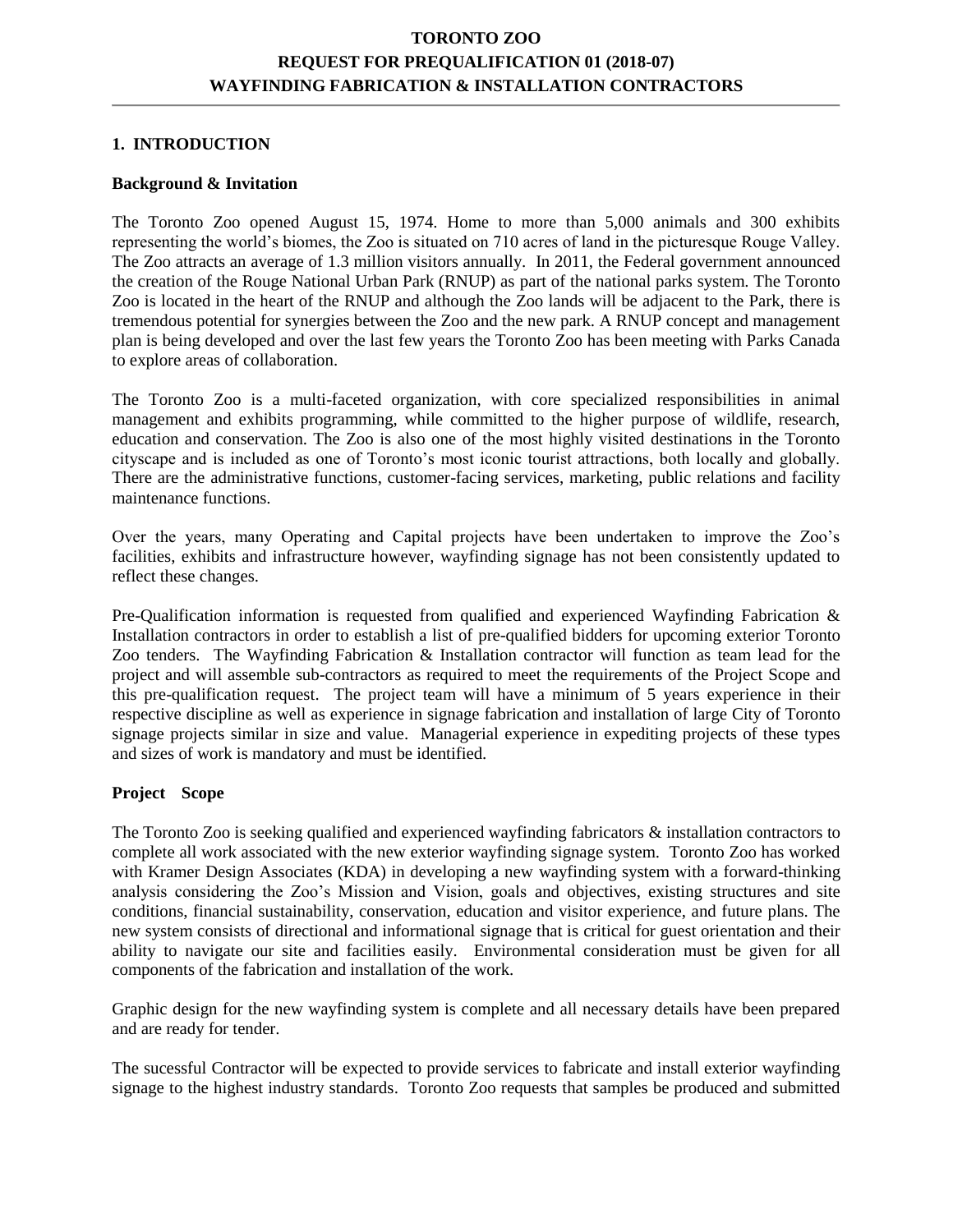# **TORONTO ZOO REQUEST FOR PREQUALIFICATION 01 (2018-07) WAYFINDING FABRICATION & INSTALLATION CONTRACTORS**

for review and approval as soon as the work has been awarded. Only contractors who can demonstrate experience on projects of similar type and complexity will be considered for prequalification.

Interested contractors are requested to submit one (1) original pre-qualification document , three (3) copies of the original document and one electronic copy of original document, (Microsoft Word or Adobe Acrobat PDF) on a CD or flash drive in a sealed package or envelope.

### PRE-QUALIFICATION OF CONTRACTORS FOR EXTERIOR WAYFINDING FABRICATION AND INSTALLATION OF WAY-FINDING SIGNAGE

Submissions must be on a CCDC 11-1996 (R2006) document and a copy of the contractor's current WSIB Clearance Certificate must be submitted to Toronto Zoo by:

### **Friday, 2018-07-27 by 1200 hours (noon) local time**

Toronto Zoo Atten: Supervisor , Purchasing & Supply Administrative Support Centre 361A Old Finch Avenue Toronto, Ontario M1B 5K7

Submissions should also include the following:

- 1) Approach and methodology to demonstrate the process that wll be applied to the successful delivery of this project
- 2) Project Team Name key personnel including the designted project co-ordinator, production coordinator, technical and production resources. The project team will have a minimum of 5 years experience in their respective discipline as well as experience in signage fabrication and installation of large City of Toronto signage projects of similar size and value.
- 3) Project Plan and Schedule
- 4) Letter of Reference for recelnlty complete projectrs
- 5) Letter of Reference from the proponents financial institution
- 6) The Proponent should submit a Submission in a particular submittal format, to reduce paper, encourage our recycled product expectations, and reduce package bulk. Bulk from binders and large packages are unwanted. Vinyl plastic products are unwanted.

Please do not use any plastic or vinyl binders or folders. The Toronto Zoo prefers simple, stapled paper copies. If a binder or folder is essential due to the size of your Proposal, they should be fully 100% recycled stock.

The Toronto Zoo seeks and prefers submissions on 100% Post Consumer Fibre (PCF) paper, consistent with the Toronto Zoo's environmental practices. All copies of all pages of the Proposal should be printed in duplex (i.e. on both sides of the pages) where possible.

The project will be tendered in **August 2018** with fabrication and installation to begin immediately upon award. The project installation completion deadline is **May 2019**.

Any questions regarding this pre-qualification request should be directed to Peter Vasilopolous (see contact info below) by noon on Friday, 2018-07-20.